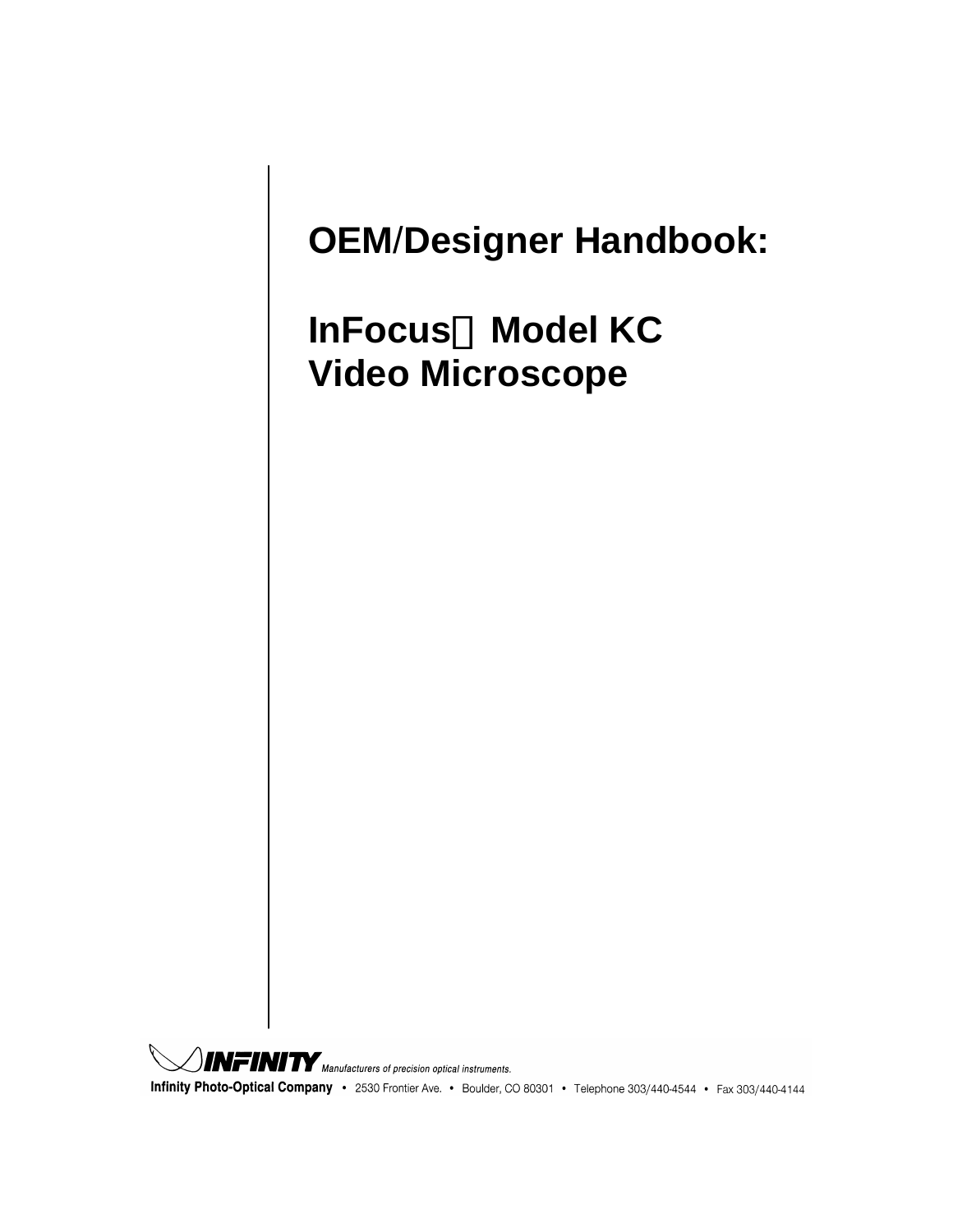

*MFINITY* Manufacturers of precision optical instruments.

**Infinity Photo-Optical Company** • 2530 Frontier Ave. • Boulder, CO 80301 • Telephone 303/440-4544 • Fax 303/440-4144

## **InFocus Model KC Video Microscope**

Model KC contains Infinity Photo-Optical's InFocus system. As such, it is capable of focus from infinity down to 56cm (22 in.). By screwing-on IF-Series objectives, the KC can function down to 62mm (2.44 in.). Finally, adapters are available for use with infinity-corrected objectives (RMS-standard or Mitutoyo). This means that the KC's ultimate focus range, magnification and resolution are limited *only* by the availability of microscope objectives suitable for use. Because the KC is color-corrected itself, we recommend objectives which are also self-corrected (so-called "color-free" or "color-contained" objectives).

The KC is primarily a video-dedicated instrument. For visual and photo requirements, our larger Industrial InFocus is recommended, although it is possible to use the KC for such purposes. With the addition of suitable accessories, the KC can be equipped for virtually all video formats. Please refer to the attached drawings for further details.

The KC is composed of a Main Body which contains its InFocus focusing system, activated by rotation of the focusing ring. A Clamp is provided (more can be obtained as accessories) to allow positioning and mounting capabilities. The Front has threads (M27) for attaching various objectives and adapters; the rear of the Main Body has C-mount threads for video camera attachment.

**Reference Setting.** You will notice that there is a reference dot that can be positioned to oppose the focusing ring's lock-screw (bright metal). This is irrelevant for use directly or with IF-Series objectives. However, when infinity-corrected microscope objectives are used with their appropriate adapters, the KC should be calibrated for infinity focus and that point should be the setting used to initially focus (up and down) microscope objectives. To calibrate the KC, first focus on a far distant object (at infinity); use a piece of vinyl tape at the front end of the focusing ring to hold that position. Next, use the 2-56 Allen wrench provided with the microscope objective adapter to unlock the three black screws on the focusing ring lock, then turn the ring so that the bright metal lock-screw opposes the mark on the focusing ring. (Gently) lock the black screws and remove the vinyl tape. Your KC is now referenced for initial focus with microscope objectives. From the up and down position then found, it will be possible to focus without any additional movement as a result of the KC's InFocus system.

**Variable Iris Diaphragm.** The Variable Iris Diaphragm replaces the C12 spacer tube supplied as standard equipment. Use the 2-56 Allen wrench supplied with the Iris to loosen the setscrews on the C12 and on the C96 tube above it. The Iris can be interfaced and set-locked.

**Filter Holder.** The Regular Filter Holder is used either at the front of the KC (direct), between IF-Series objectives and the KC Main Body—or interfaced between KC Main Body and Microscope Objective Adapter. 25mm diameter filters can be placed inside and secured by the retaining ring. When using IF-Series objectives, especially on machines, jigs, etc., you may wish to reference the infinity point (see above) when the Regular Filter Holder is in place. This will allow multiple units to have the same settings.

**DL Doubler Tube.** The DL Doubler Tube provides a 2x factor. The DL Tube interfaces the KC and the video camera and maintains all focus ranges, etc.—but at a 2x increase in magnification.

**Tele-Tube/C.** The Tele-Tube/C compacts the KC and approximately halves the magnification. This unit replaces the standard C96 tube or AVS-2 Optical Drawtube (see below). Tele-Tube/C maintains parfocality and does not alter the usable ranges of the KC. Tele-Tube/C is recommended when sensor sizes go below the ½-inch format, whenever a wider field of view is desired, etc. Tele-Tube/C can be used with infinity-corrected objectives, but some vignetting can be expected, since most objectives are corrected for use with the KC's standard tubelength and system magnification.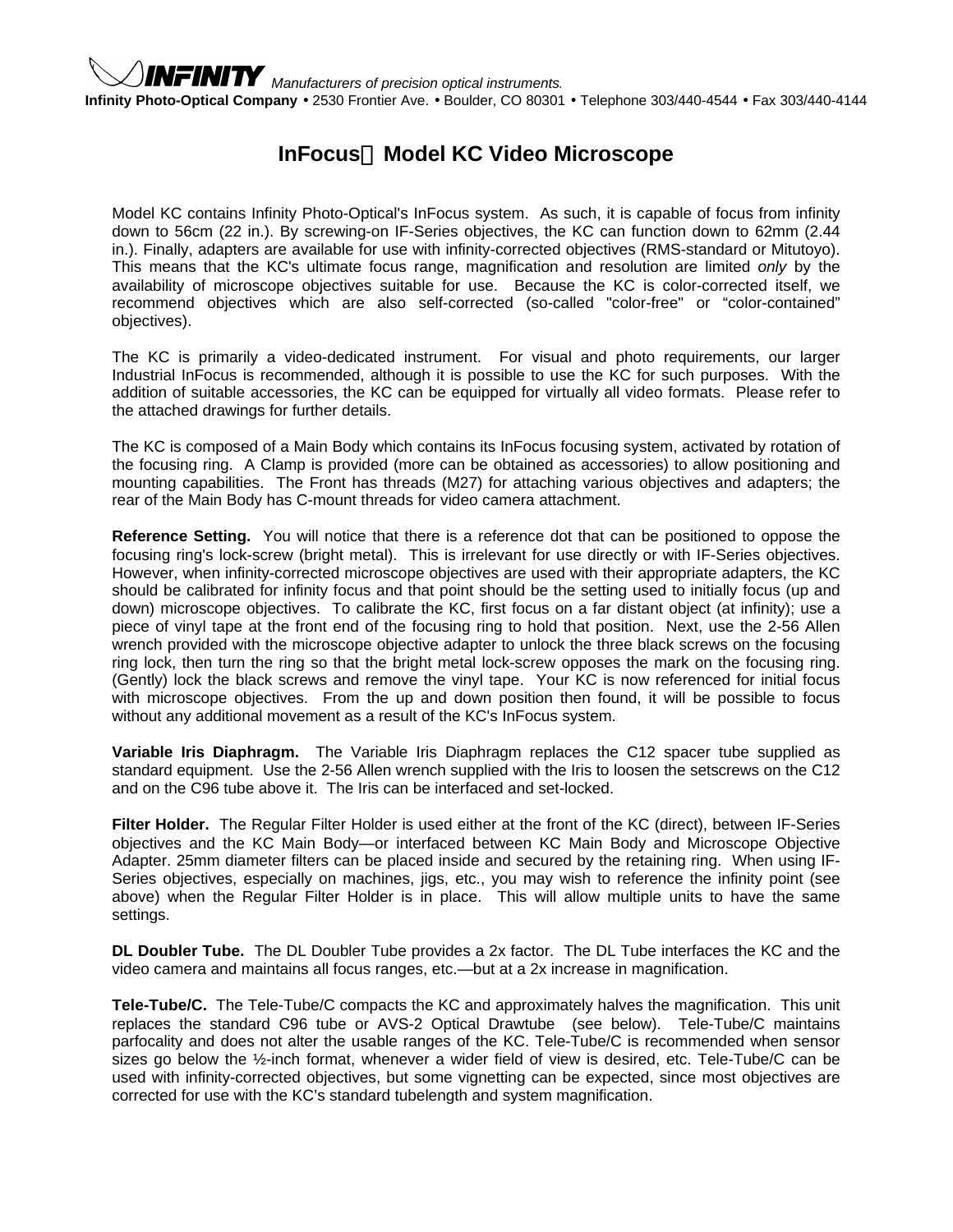**Coaxial Illuminator.** The Coaxial Illuminator provides illumination (the objective itself acts as a condenser) and attaches to the KC by means of a rotatable adapter. Separating the adapter yields a recess for 25mm diameter filters. By adjusting the rotation, the infinity range scale can be oriented to face the user. Because the Vertical Illuminator contains a precise collector lens system, it can be used with IF-4 and greater objectives, as well as infinity-corrected objectives of other makes—to 100x intrinsic objective magnification. As generally configured, the Coaxial Illuminator is equipped with a variable iris diaphragm. A spacer tube can be exchanged for an Illuminator Filter Holder. In this way, a polarizing filter can be added to the originating light and another polarizing filter can be put in the top 25mm diameter recess.

If requirements are limited to objectives of no greater magnification than 10x and N.A. of 0.30, a simpler version of the Coxial Illuminator can be supplied without the sophisticated collector system or without the variable iris diaphragm. In all other respects, the simplified versions couple to the KC in the same way as the standard configuration.

**Large Format Capabilities.** The KC will provide direct field coverage with video cameras up to the 2/3 inch format. As a true microscope, the KC must have its field amplified for direct objective use with larger formats. Microscopes have traditionally used either the eyepiece in-system or a negative amplifier to accomplish this. Two reasons prevailed: First, until plan objectives were developed, only the central area of the microscope objective's field could be utilized. Secondly, most microscope objectives required an eyepiece to be used to "compensate" for color errors in the objective. Thus magnification and color-correction were imparted by the eyepiece or amplifier in order to meet these conditions. With the relatively recent development of color-contained and infinity-corrected objectives—particularly of the plan type—it became possible to use objectives direct-to-sensor. Since video formats have generally been smaller than eyepiece fields, it was possible to design the KC for direct objective use with 2/3-inch cameras. Beyond the 2/3-inch format, the KC requires conventional amplification. To accommodate large format video sensors, the KC can be equipped with our Step-up Adapter and negative-amplifying PD Tube, (1.8x factor with KC). For the largest video formats and 35mm photomicrography, the KC can be equipped with our Unipar adapters. The Unipar adapters are always used in conjunction with a positive eyepiece and multiply the eyepiece's magnification by 0.2x and 0.3x factors. Please see the attached drawings for details.

If direct objective use is required with large format cameras *without* further field extension as described above, our Industrial InFocus system should be used. Its larger-diametered internal optics are designed to permit such use. On the other hand, the KC was designed to be as compact as possible—and still be able to be accessorized for use with all formats beyond 2/3-inch size.

**Care and Cleaning.** The KC is a self-contained optical pod and requires no internal adjustments, etc. The unit can be cleaned (metal parts only) by a cloth moistened with alcohol. The external optical surfaces should be cleaned only when necessary, and then, only by a soft cotton swab moistened by an approved optical glass cleaner. If you have further questions, please contact Infinity Photo-Optical Company or your authorized dealer.

U.S. Patents 4,998,173 and 5,452,133. Additional

U.S. and foreign patents pending and may apply.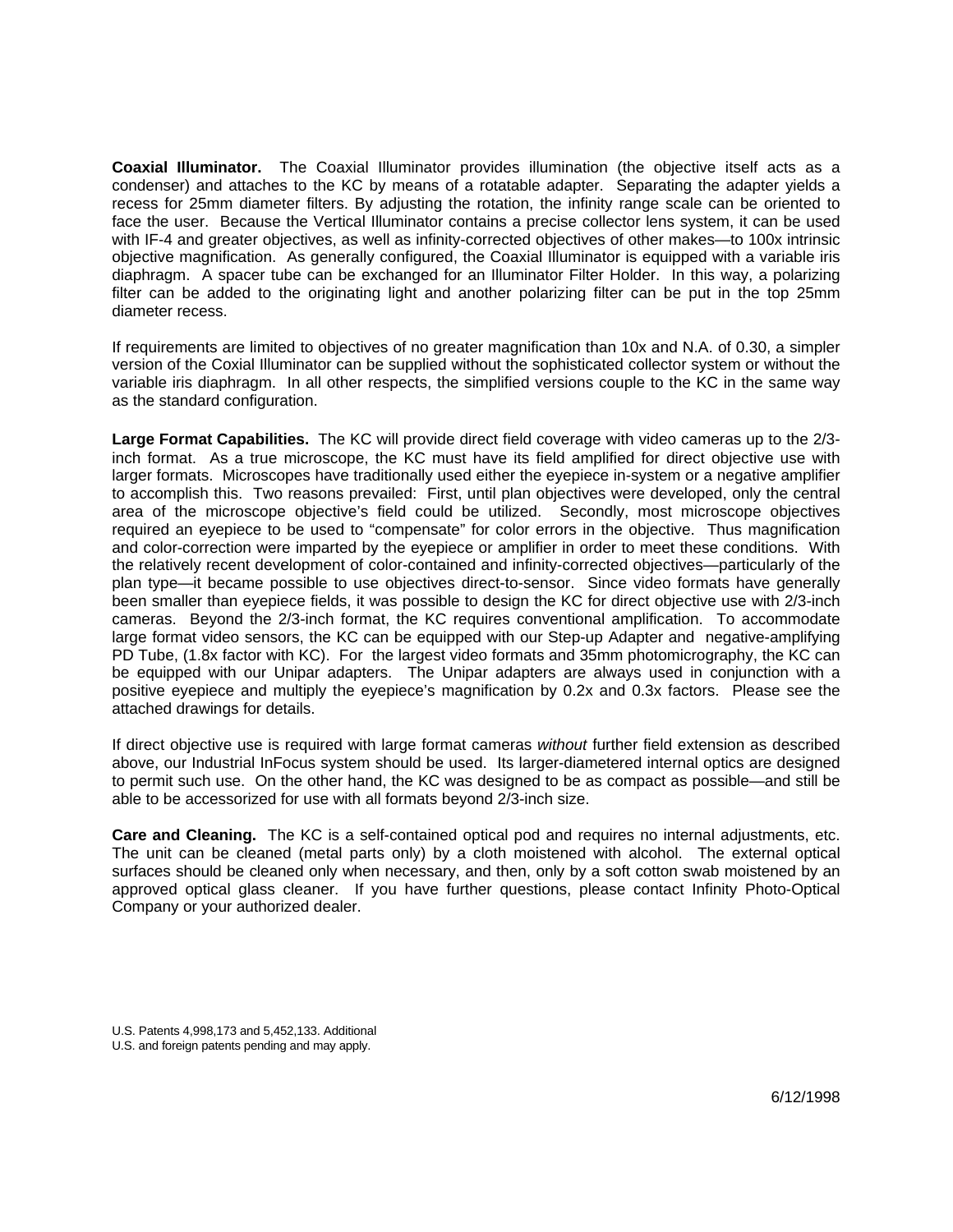## **Video Formats**



Unless otherwise noted all data is given for 1/2" camera sensors. For FOV or magnification in other sensor sizes use the factors listed. For example a FOV of 25mm listed for a 1/3" camera would be 25 x0.75=18.75mm.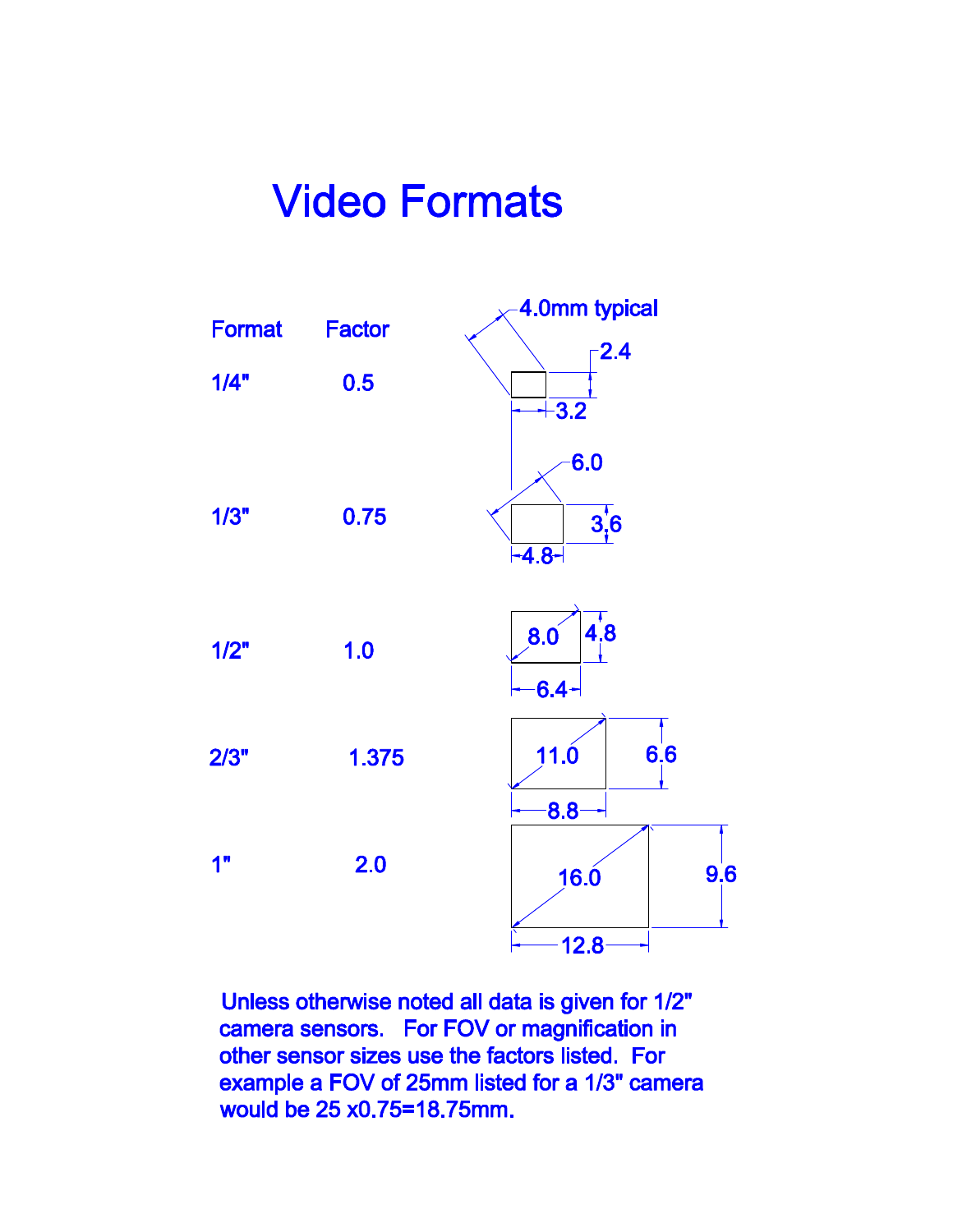

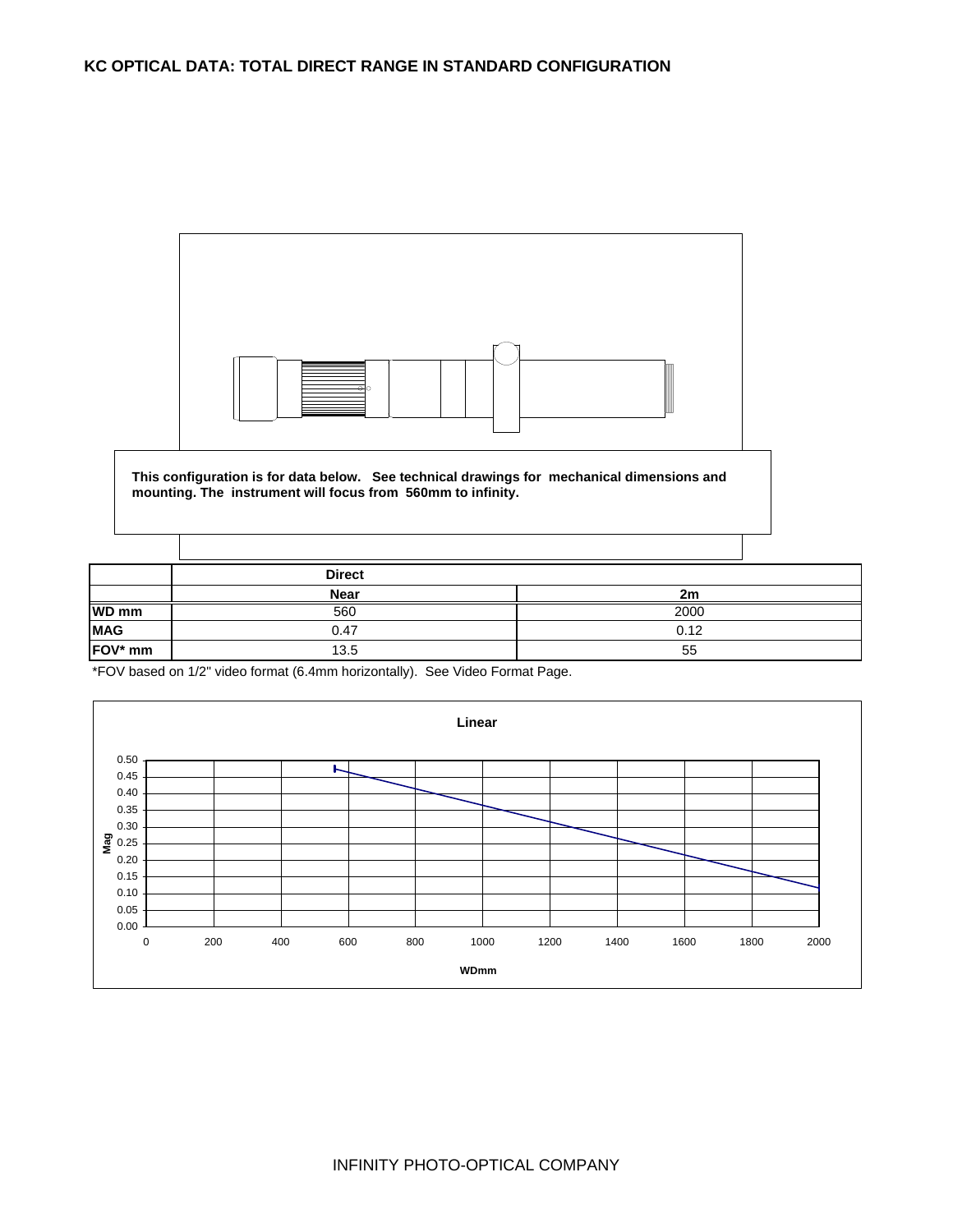

**This configuration is for data below. See technical drawings for mechanical dimensions and mounting. (Set first to infinity position in order to reference initial working distance).**

|                    | $IF-1$ |      |      | $IF-2$      |      |      | $IF-3$      |     |     | $IF-3.5$    |     |               | $IF-4$      |     |     |
|--------------------|--------|------|------|-------------|------|------|-------------|-----|-----|-------------|-----|---------------|-------------|-----|-----|
|                    | Near   | Inf  | Far  | <b>Near</b> | Inf  | Far  | <b>Near</b> | Inf | Far | <b>Near</b> | Inf | Far           | <b>Near</b> | Inf | Far |
| $WD \overline{mm}$ | 230    | 400  | 820  | 189         | 295  | 480  | 140         | 193 | 260 | 73          | 90  | 104           | 60          | 70  | 76  |
| <b>MAG</b>         | ۱.1    | 0.6  | 0.3  | 1.3         | 0.9  | 0.4  | 1.8         | . . | 0.8 | 24<br>.J.I  | 2.3 | 8. ا          | 4.0         | 3.0 | 2.6 |
| FOV* mm            | 5.8    | l.25 | 24.5 | 4.8         | 7.25 | 14.5 | 3.6         | 5.6 | Ö   | 2.05        | 2.8 | -<br>⌒<br>3.5 | 1.6         | 2.1 | 2.5 |

\*FOV based on 1/2" video format (6.4mm horizontally). See Video Format Page.

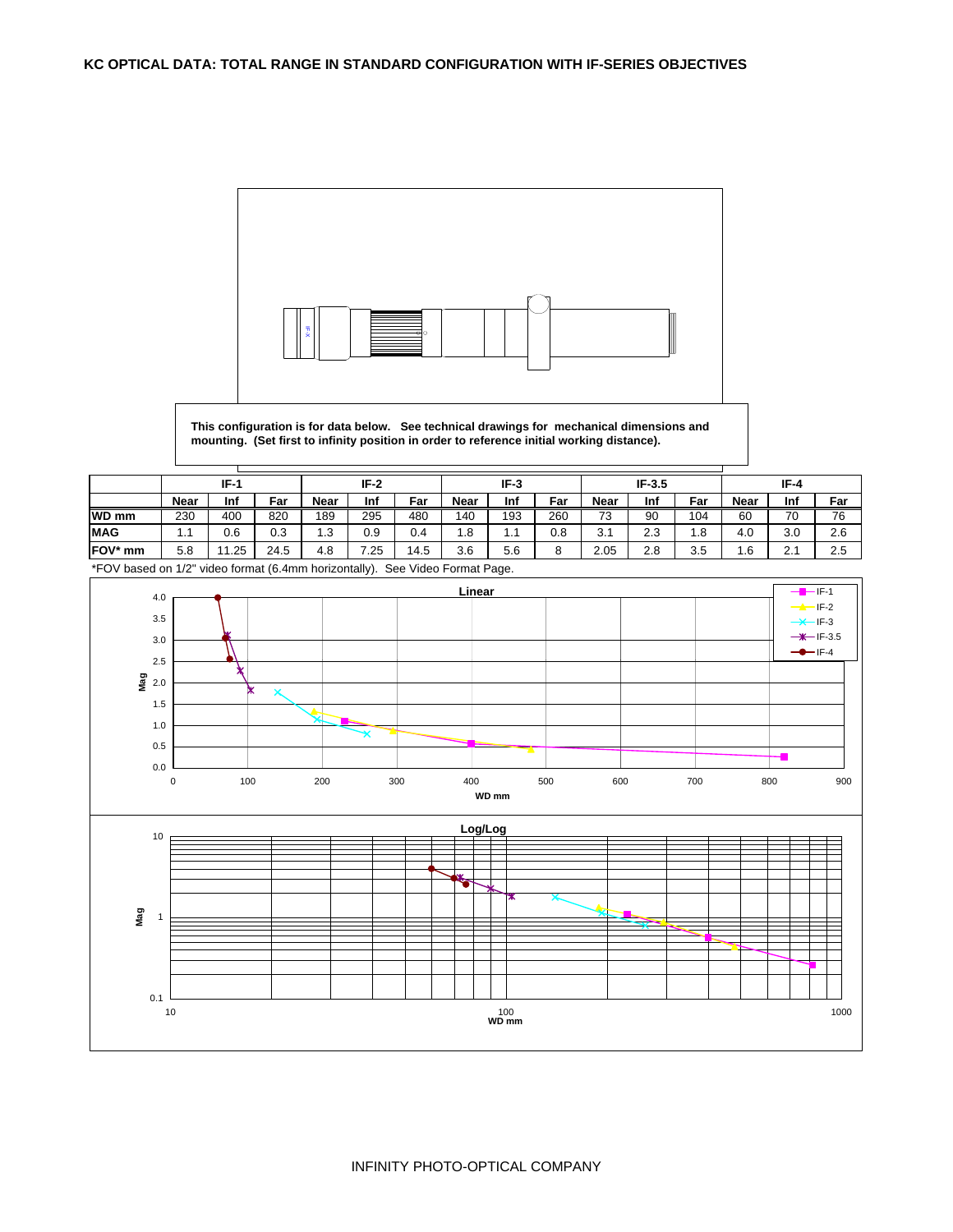

|              | <b>Direct</b> |      |
|--------------|---------------|------|
|              | <b>Near</b>   | 2m   |
| <b>WD</b> mm | 560           | 2000 |
| <b>MAG</b>   | 0.28          | 0.07 |
| FOV* mm      | 23            | 93   |

\*FOV based on 1/2" video format (6.4mm horizontally). See Video Format Page.

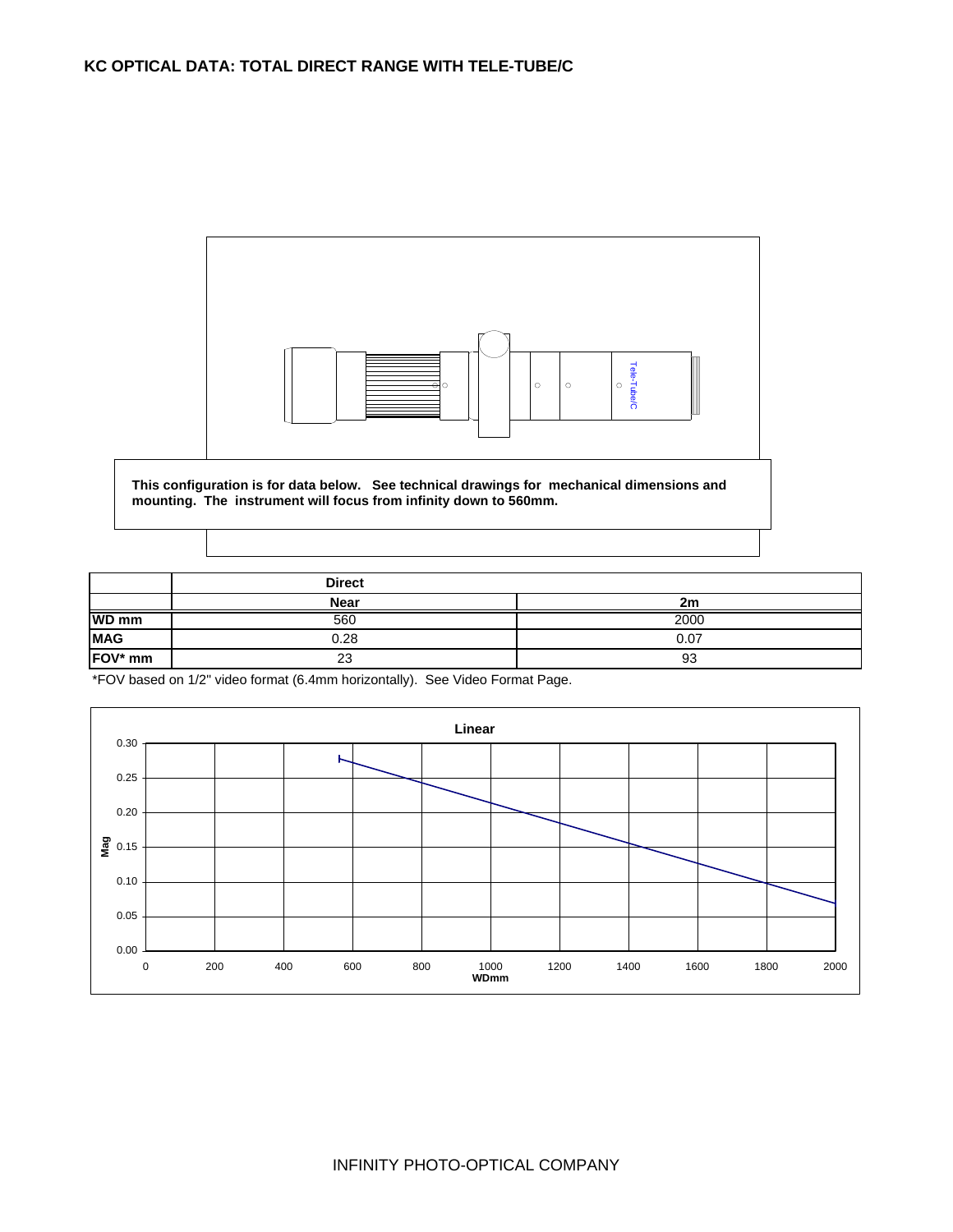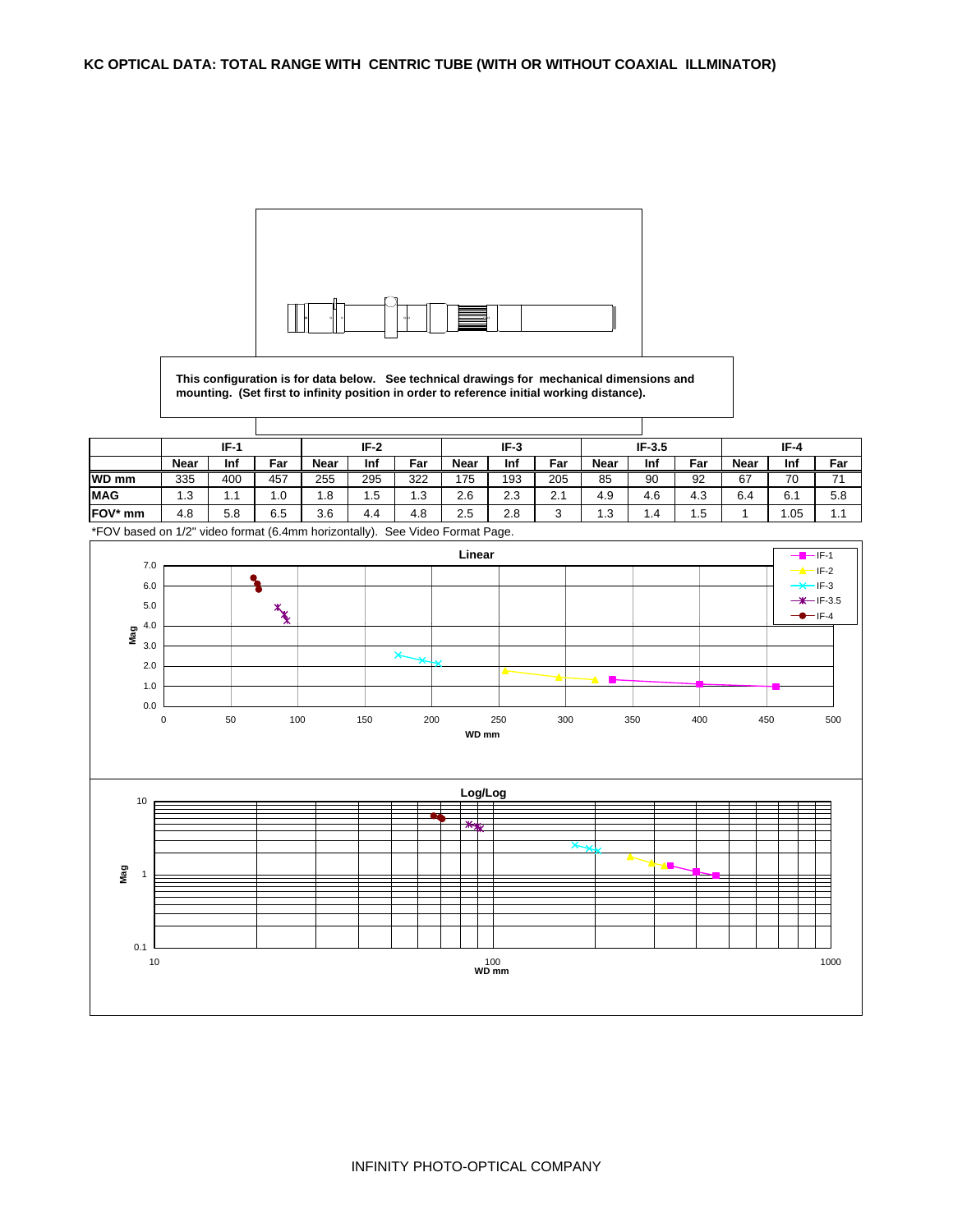

**This configuration is for data below. See technical drawings for mechanical dimensions and mounting. (Set first to infinity position in order to reference initial working distance).**

|                 |             | <b>LWD-1</b> |     | LWD-2       |     |      | LWD-3       |     |     | LWD-4       |      |      |
|-----------------|-------------|--------------|-----|-------------|-----|------|-------------|-----|-----|-------------|------|------|
|                 | <b>Near</b> | Inf          | Far | <b>Near</b> | Inf | Far  | <b>Near</b> | Inf | Far | <b>Near</b> | Inf  | Far  |
| <b>WD mm</b>    | 79          | 95           | 109 | 60          | 69  |      | 40          | 45  | 50  | 12          | 13   | 14   |
| <b>MAG</b>      | 2.7         | 2.2          | 1.9 | 3.4         | 2.9 | 2.6  | 4.9         | 4.3 | 4.0 | 10.7        | 9.4  | 8.8  |
| <b>FOV</b> * mm | 2.4         | 2.9          | 3.4 | 1.9         | 2.2 | 2.45 | 1.3         | 1.5 | 6.ا | 0.6         | 0.68 | 0.73 |

\*FOV based on 1/2" video format (6.4mm horizontally). See Video Format Page.



9/20/99 INFINITY PHOTO-OPTICAL COMPANY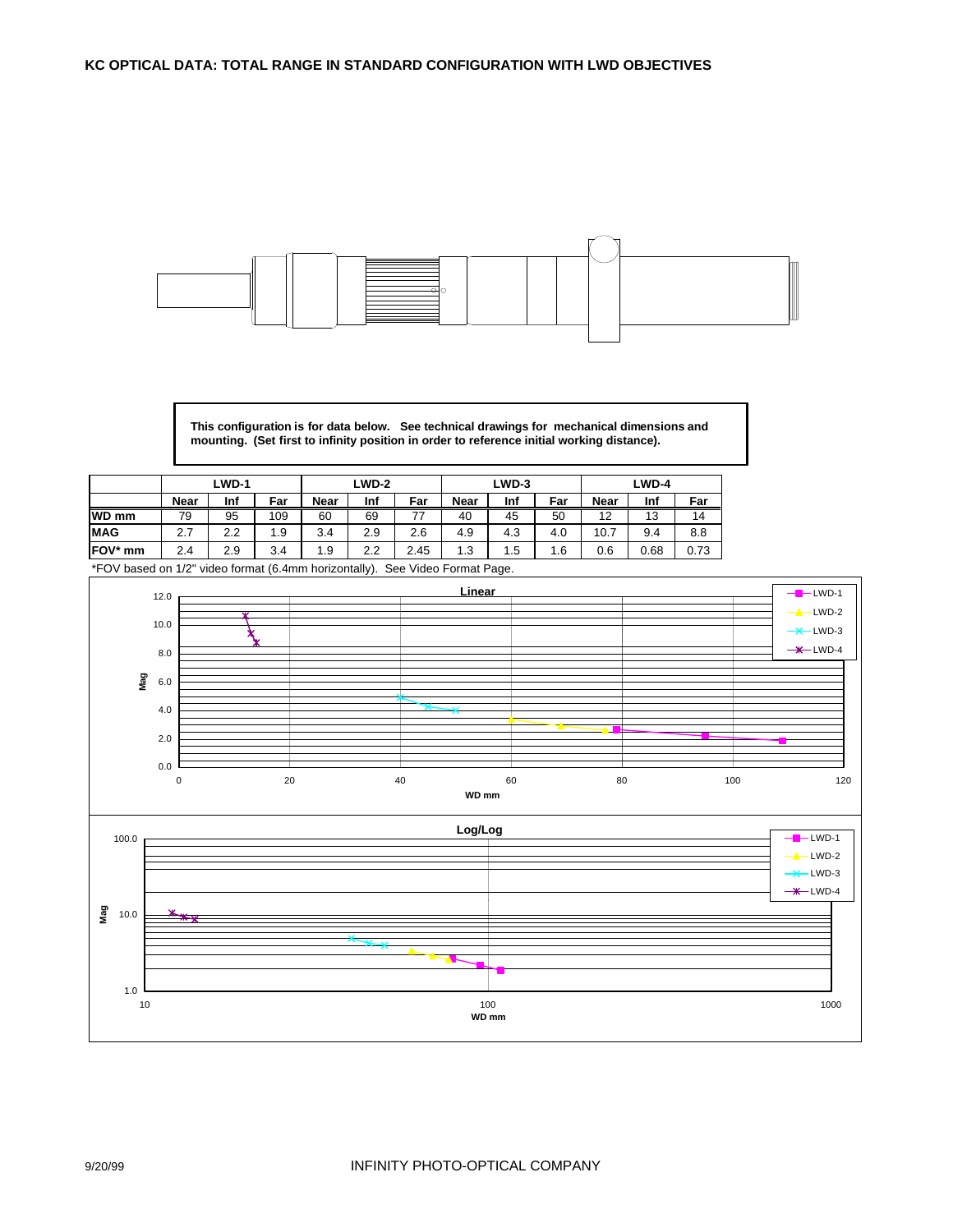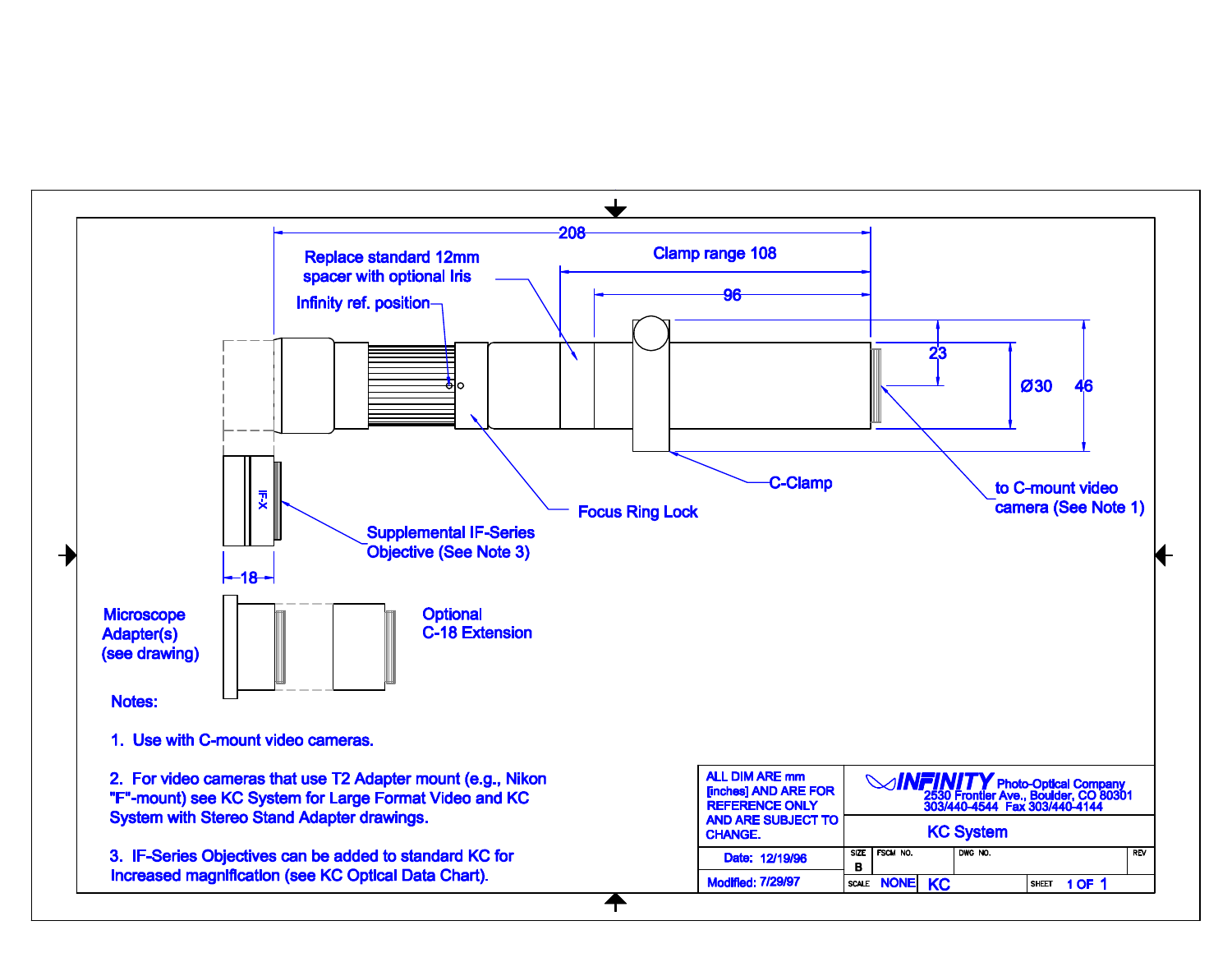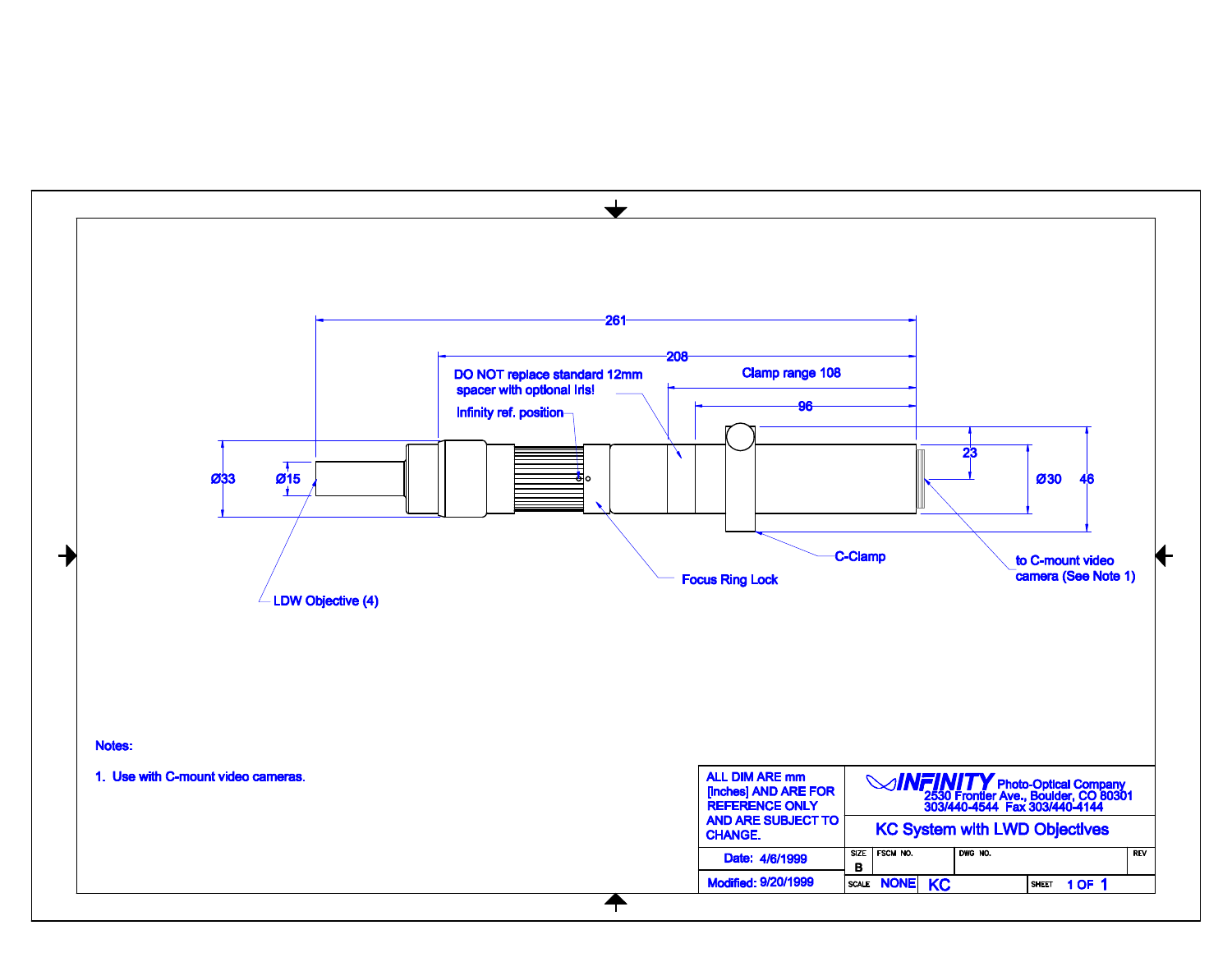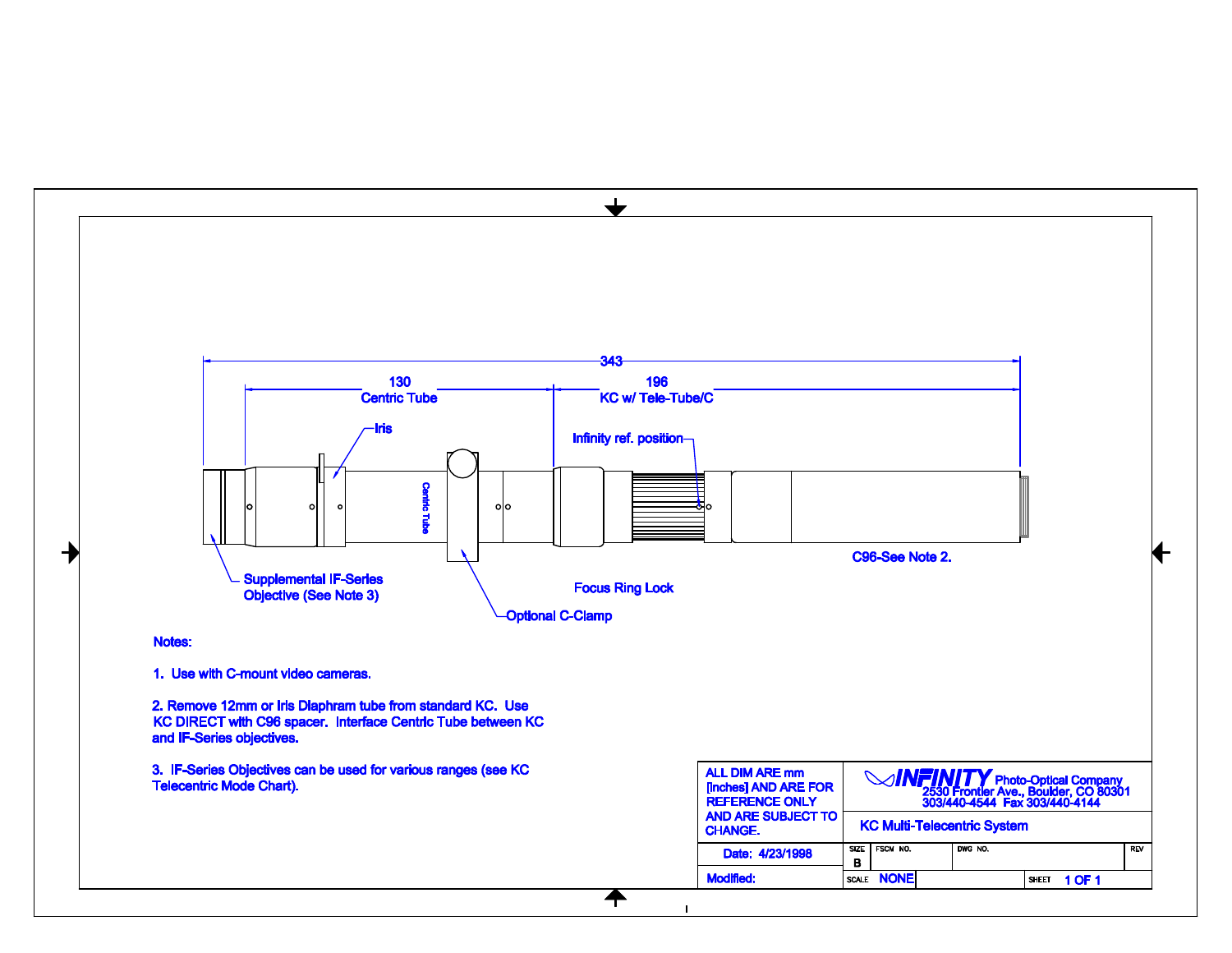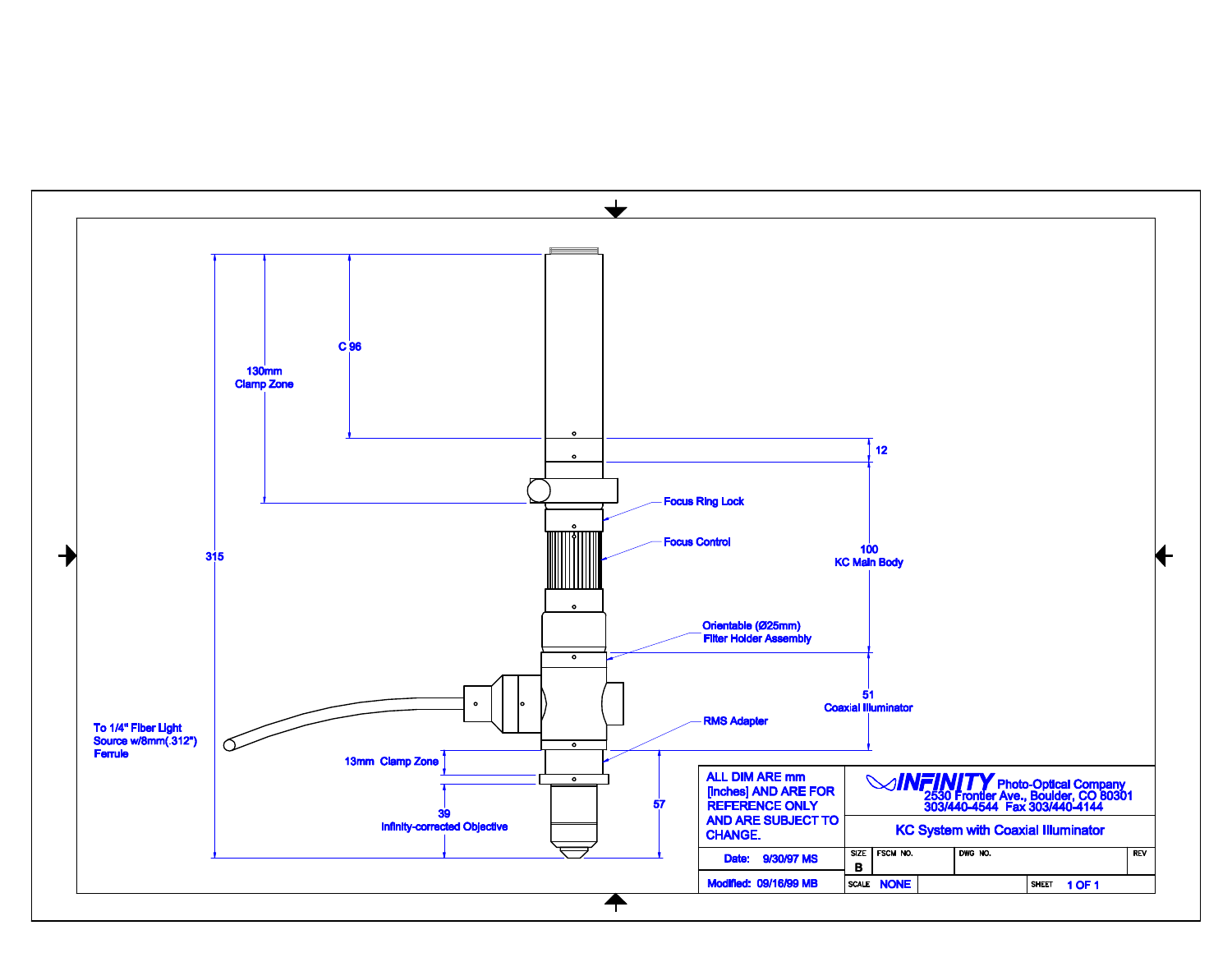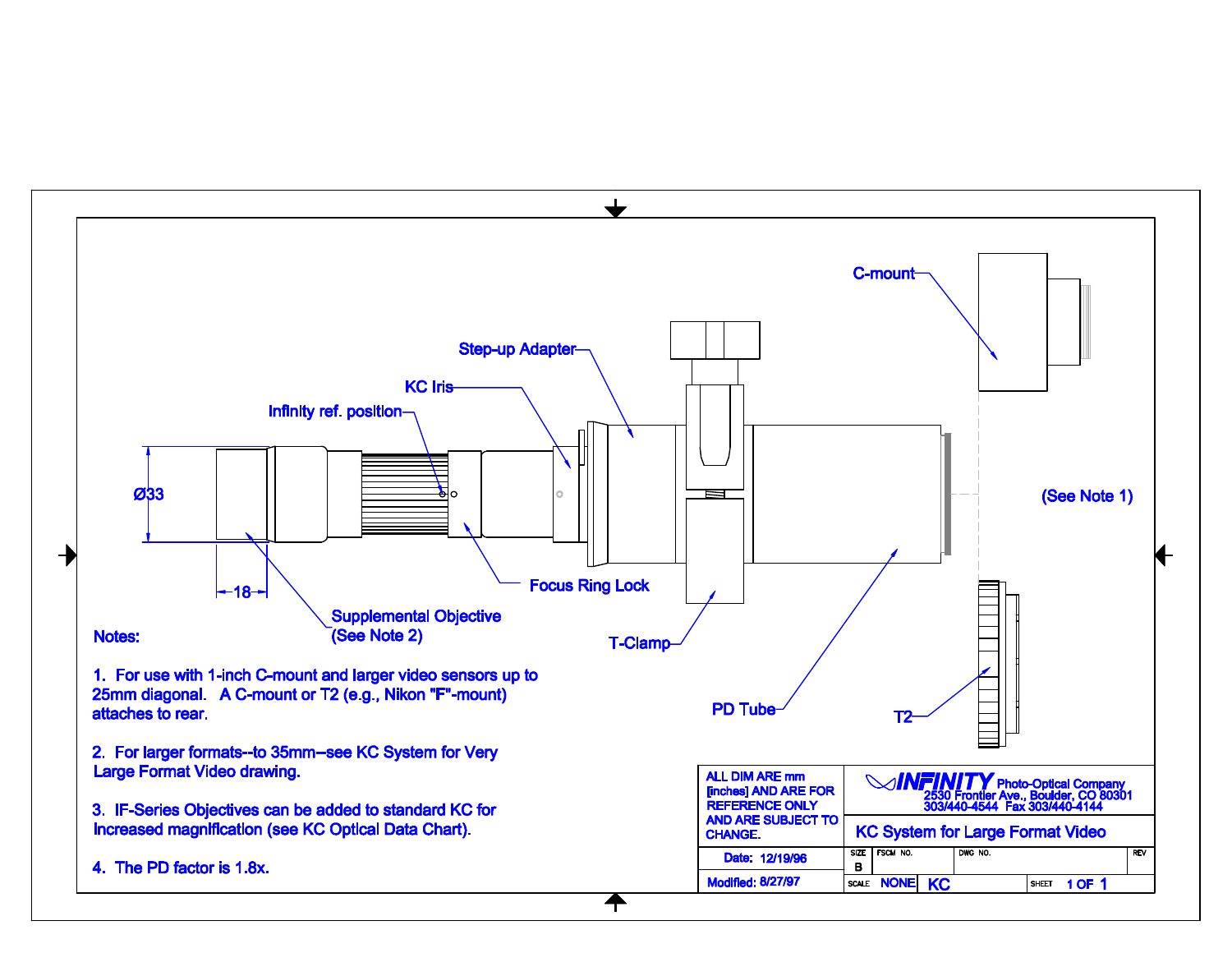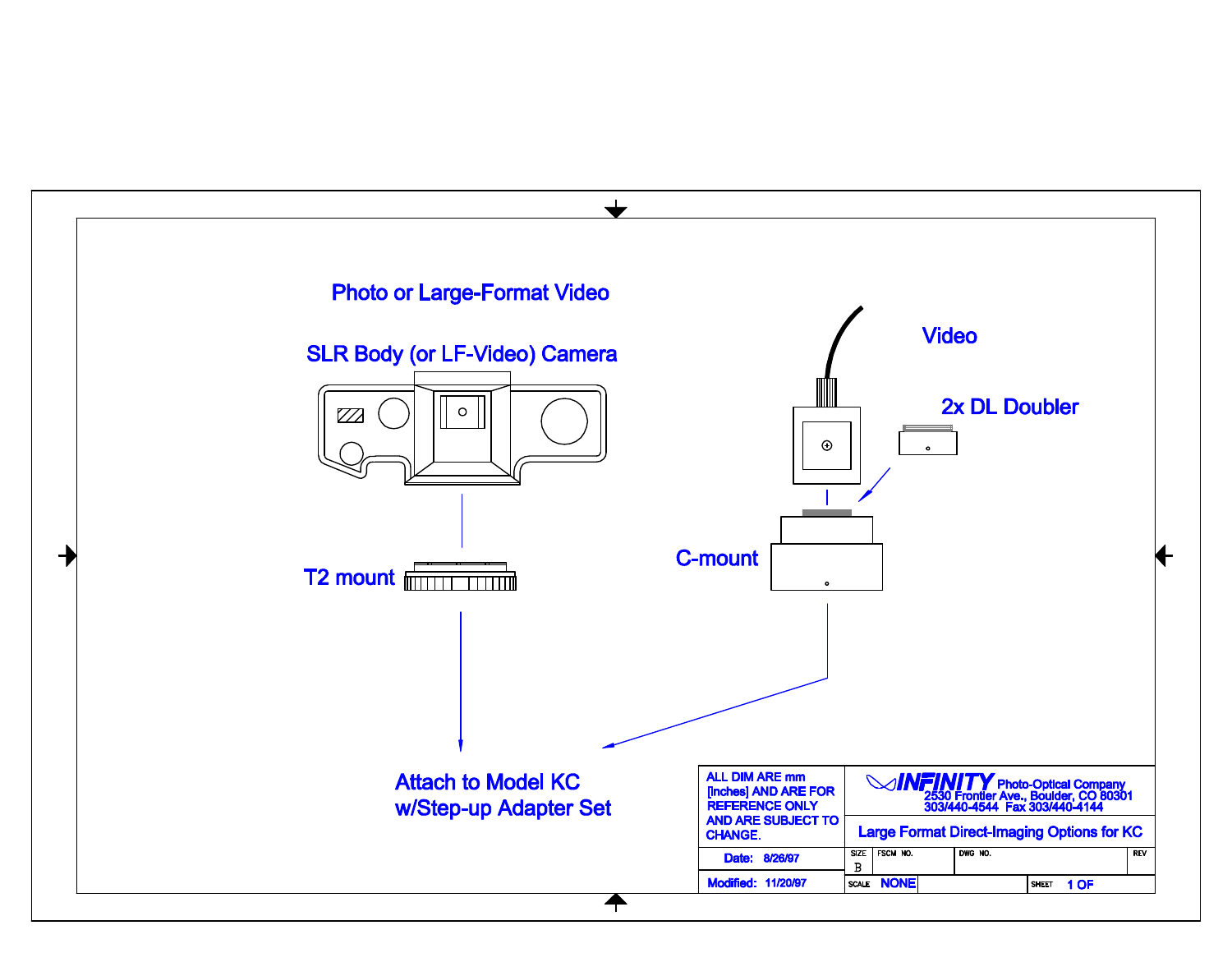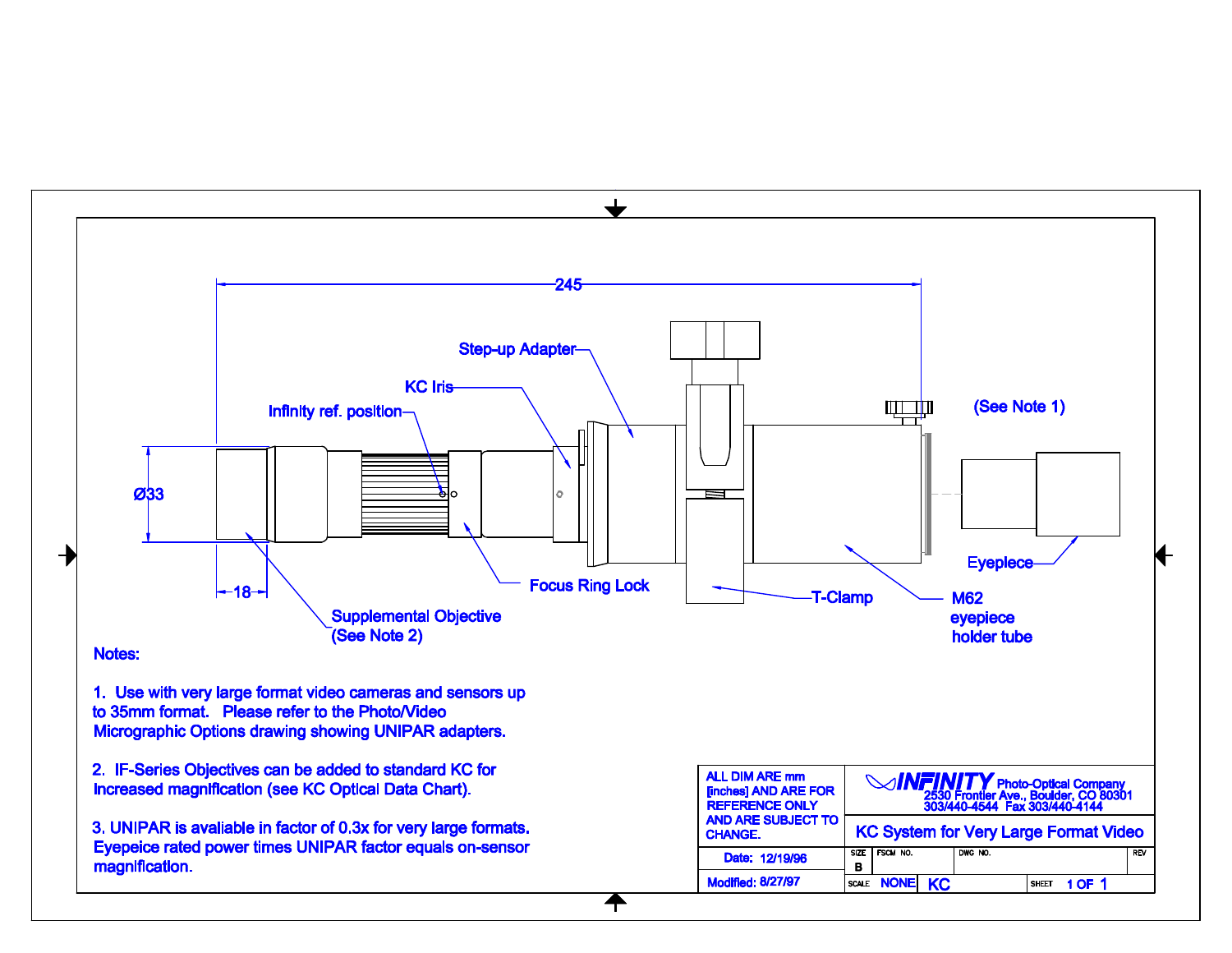